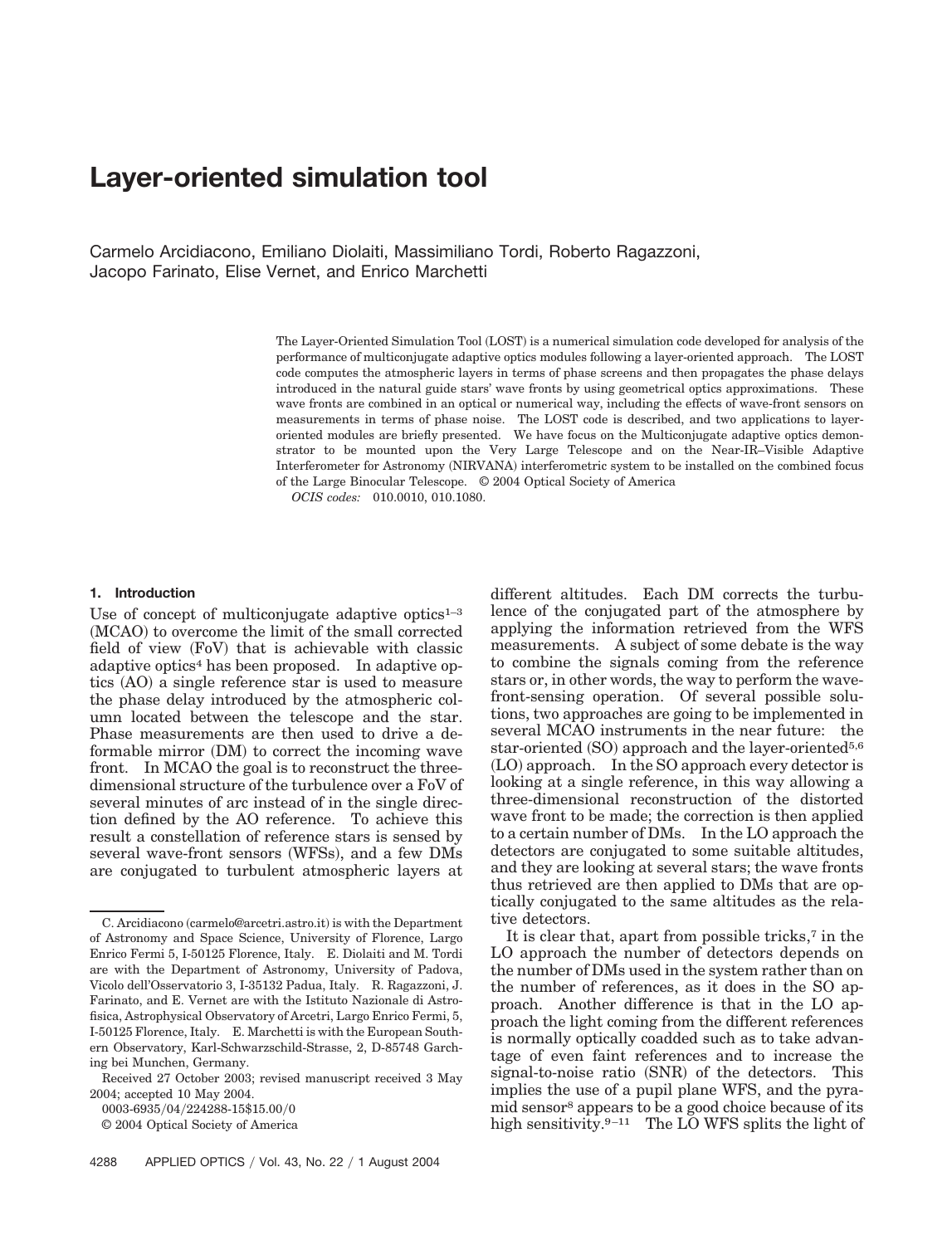

Fig. 1. Left, LO ground layer. The detector collects the beams coming from three NGSs split into four pupils by the pyramids. For the ground layer all the NGS split footprints overlap perfectly. Right, LO approach for two conjugation planes. There is one WFS, one DM, and one WFC for each loop. Subscript 1, upper conjugated plane; 2, ground conjugated plane.

each reference star into four beams by means of pyramids located on an intermediate focal plane. Each of these beams produces a pupil image on a detector (normally a CCD; Fig. 1) that senses the different amounts of illumination of the four pupils. The intensity measurements allow one to compute the derivative of the wave front and finally to reconstruct the phase delay introduced by the perturbed layers. Of course the aberrations introduced by the layers near the detector's conjugation altitude are measured with more accuracy than those introduced by layers far away, which are smoothed out more as the distance from the plane increases.<sup>12</sup> Each detector–DM loop is hardware independent from the others (even if it is optically related), and this property allows one to tune the spatial–temporal parameters, such as the integration time on the WFS and the subaperture size on the detector (for instance, by binning the pixels on the CCD in different ways), to the statistical characteristics of the conjugated layers.

In all the SO approaches to MCAO the faint natural guide stars (NGSs; magnitude 17 and higher) present a low SNR, and they are not valid references for wave-front sensing. But in LO systems the optical coaddition of light allows one to take advantage also of starlight with a sufficiently high SNR. In principle, the same results can be obtained by use of a wave-front-sensing CCD camera with readout noise (RON) close to zero and the numerical coaddition of the various reference signals, even if a larger number of CCDs is needed in the optical approach because each reference is coupled with a phase sensor. However, the numerical approach is strongly dependent on the future availability of CCDs with these characteristics.

In a LO system the shapes of the footprints on detectors conjugated to different altitudes depend on the stars' positions with respect to the center of the FoV and on the conjugation altitude. A metapupil



Fig. 2. MFoV layout:  $DM_1$  and  $DM_2$  are the deformable mirrors conjugated to the ground and to the high layer, respectively.  $DM_1$ is driven by the stars lying in the annular 6-arc-min FoV only; DM<sub>2</sub>, by the NGS in the central 2-arc-min FoV.

at a conjugate altitude is defined by the projection of the FoV onto this conjugated plane; in other words, it is the projection onto the conjugate plane of the DM. In a ground-conjugated WFS the pupils of different references overlap perfectly on the metapupil because the projection of the FoV, in this case, corresponds to the entrance aperture of the telescope. This means that every reference starlight senses the atmosphere on the ground layer independently of whether its position with respect to the FoV is taken into account for correction. In this way it is possible to consider for this loop a FoV that is larger than the scientific FoV, thus increasing the number of possible reference stars and of course the sky coverage. This kind of concept, in which different fields of view are considered, is called multiple field of view  $(MFoV)$ layer oriented.13 For example, for a groundconjugated detector an annular sky region about the corrected FoV is normally considered for the ground WFS, and in this way the light of the references inside the central FoV can be used by a detector conjugated to a higher altitude to drive the corresponding DM. In this way, splitting of the light among detectors can be avoided (see Fig.  $2$  and  $3$ ). To perform error budget analysis in LOST are implemented the possibility to introduce different sources of phase error as the misregistration of the couples DM-WFS as in conjugation altitudes as in position with respect of the metapupils. To compute the control matrix, the user can choose to use the simulated measurements of mirror modes with an arbitrary level of SNR, instead of the theoretical mirror modes. Other sources, such as those related to chromatism effects, are not taken into account.

The LO and MFoV techniques have one consider-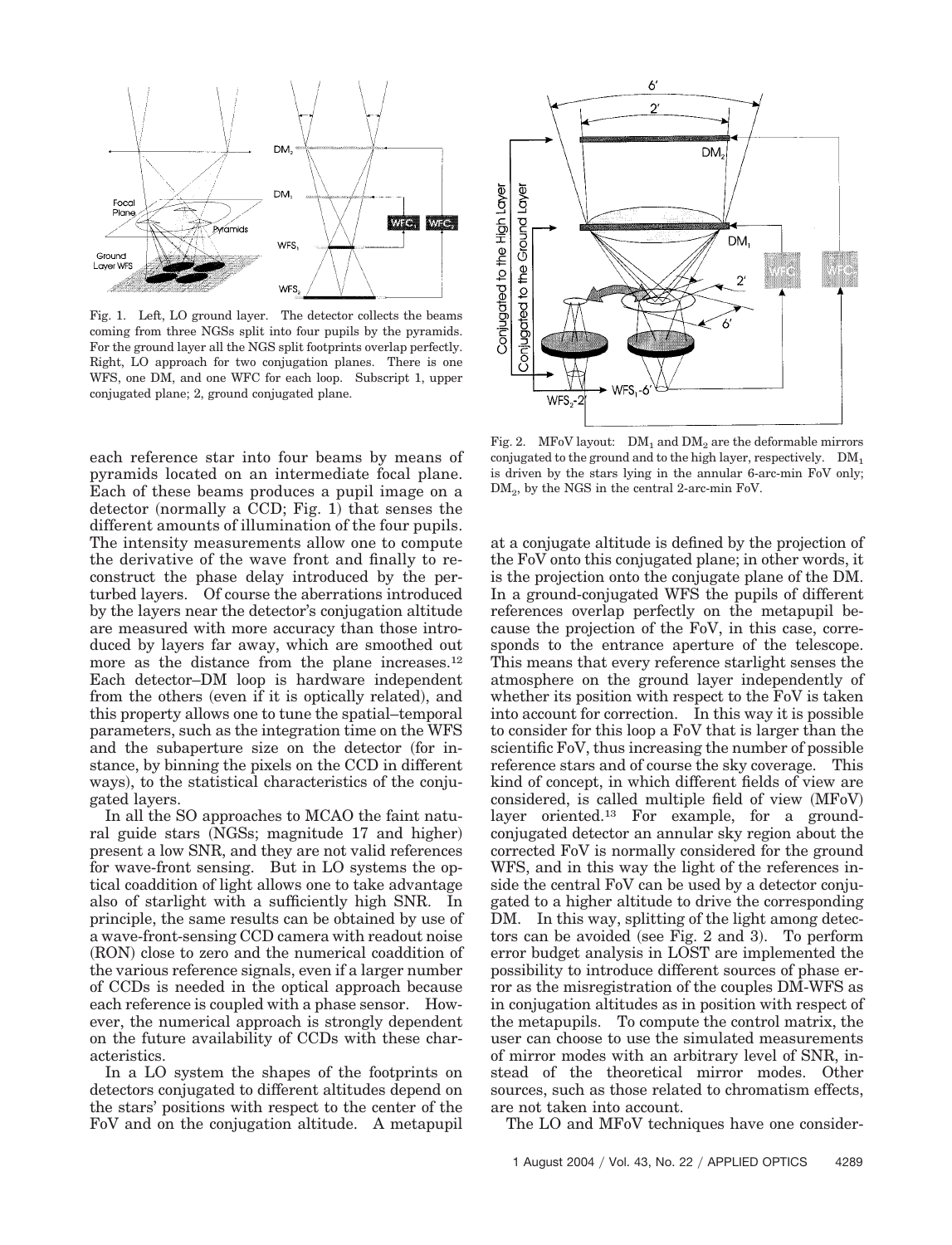

## Conjugated Plane

Fig. 3. Two FoVs, both relative to the ground. The superposition of the footprints on the nonconjugated plane decreases with distance from the conjugated plane: This shift produces a blur of frequency lower on the nonconjugated planes. Thus they are seen smoothed on the WFS. This effect depends on the separation angle between the references, and it is larger for large FoVs than for small FoVs.

able advantage in terms of real-time computing power compared with SO systems. In fact, as was already mentioned, the loops are hardware independent and the amount of information retrieved by the WFSs is essentially much less, i.e., only what is needed to drive the corresponding DMs. This results in a need for less CPU time and memory also for simulations related to these systems compared with simulations of systems based on the SO approach. This fact is relevant especially for extremely large telescopes (ELTs), (which, however, are not studied here), and in fact we emphasize that the complete simulations related to ELTs published so far are somehow related to the LO approach<sup>14</sup> or to use of a multigrid solver for the SO approach that is similar to the LO scheme in terms of atmospheric layer decoupling.15

The first version of the code, then called a layeroriented simulation tool (LOST), was developed to introduce the LO approach. That first version was upgraded<sup>16</sup> to analyze the performance of the  $LO$ wave-front sensor arm of the Multiconjugate Adaptive optics Demonstrator<sup>17</sup> (MAD) and, finally, of a layer-oriented multiple field of view interferometric system18 that comprises a Large Binocular Telescope (LBT) Interferometric Camera (LINC) and the Near-IRVisible Adaptive Interferometer for Astronomy (NIRVANA) for the LBT.

In this paper, in Section 2 we describe in detail the LOST package and then in Section 3 present the main tests done to validate it. Several simulations results are presented in Section 4 for two specific cases.

## **2. LOST Simulation Package**

The LOST code was developed in the Interactive Data Language version 5.2, and runs on Unix–Linux or Windows platforms. A typical simulation test takes few hours and several hundred megabytes of memory on a PC or a workstation with a 1–2-GHz processor,

according to the required precision and the number and dimensions of the phase screens used to simulate the atmosphere.

One defines the system by writing a script file. In this way it is possible to set the main parameters of the telescope and of the AO system (such as diameter, the central obstruction, wavelengths, number of DMs, and the wave-front sensing and reconstruction methods). Two WFS noise models are implemented in the LOST code: the Shack–Hartmann and the pyramid wave-front sensors, and in both cases it is possible to set the characteristics of the detector that is used and the information about the geometry of the WFS. The parameters related to the DMs and WFSs can be different for each conjugation loop, exploiting the LO approach's ability to tune these quantities according to the statistical features of the conjugated plane. A block diagram of the LOST code is shown in Fig. 4. It has three main steps: the input definition, the main loop, and the output computation. The main loop is composed of a succession of actions executed sequentially and of two condition points in which the code compares the actual step to the integration timer or to the overall simulation timer. With the LOST code it is possible to analyze widely different AO systems: from single-reference AO by setting only one DM conjugated to the ground (or to another layer) and to one on-axis NGS, to the more-complex MCAO system that defines different DMs at different conjugation altitudes. The code is based on the geometrical projection of the NGSs footprints onto several layers and onto the DMs. The turbulent layers are represented as phase screens, and they are shifted during the simulation according to the wind-speed profile, assuming a Taylor hypothesis about the turbulence evolution. The NGS's asterism can be set by the user or randomly generated, assuming the distribution defined by the star galaxy luminosity function of Bahcall and Soneira19 and according to the galactic latitude and longitude considered. The system's performance is expressed in terms of evolution of the Strehl ratio (SR) and of the point-spread function (PSF), both computed for each time evolution step. The PSFs are integrated during the simulation to generate a long-exposure SR map. The LOST code evaluates these quantities for one or several sky directions inside and outside the FoV as well. An optical coaddition of the NGS wave front for each loop is implemented; however, we consider the possibility of a numerical LO sensor only for the ground loop (using common CCDs or L3 CCDs<sup>20</sup>). The physical meaning of each simulation section in the block diagram description is discussed in what follows.

## A. Generation of Atmospheric Layers

As in most AO simulation packages, in the LOST code each atmospheric phase screen is computed by a Fourier-transform technique in which the subharmonic frequencies<sup>21</sup> are added to match the Kolmogorov or the von Kármán power spectrum (the latter is  $\alpha$  characterized by outer scale  $L_0$ ). In Fourier space a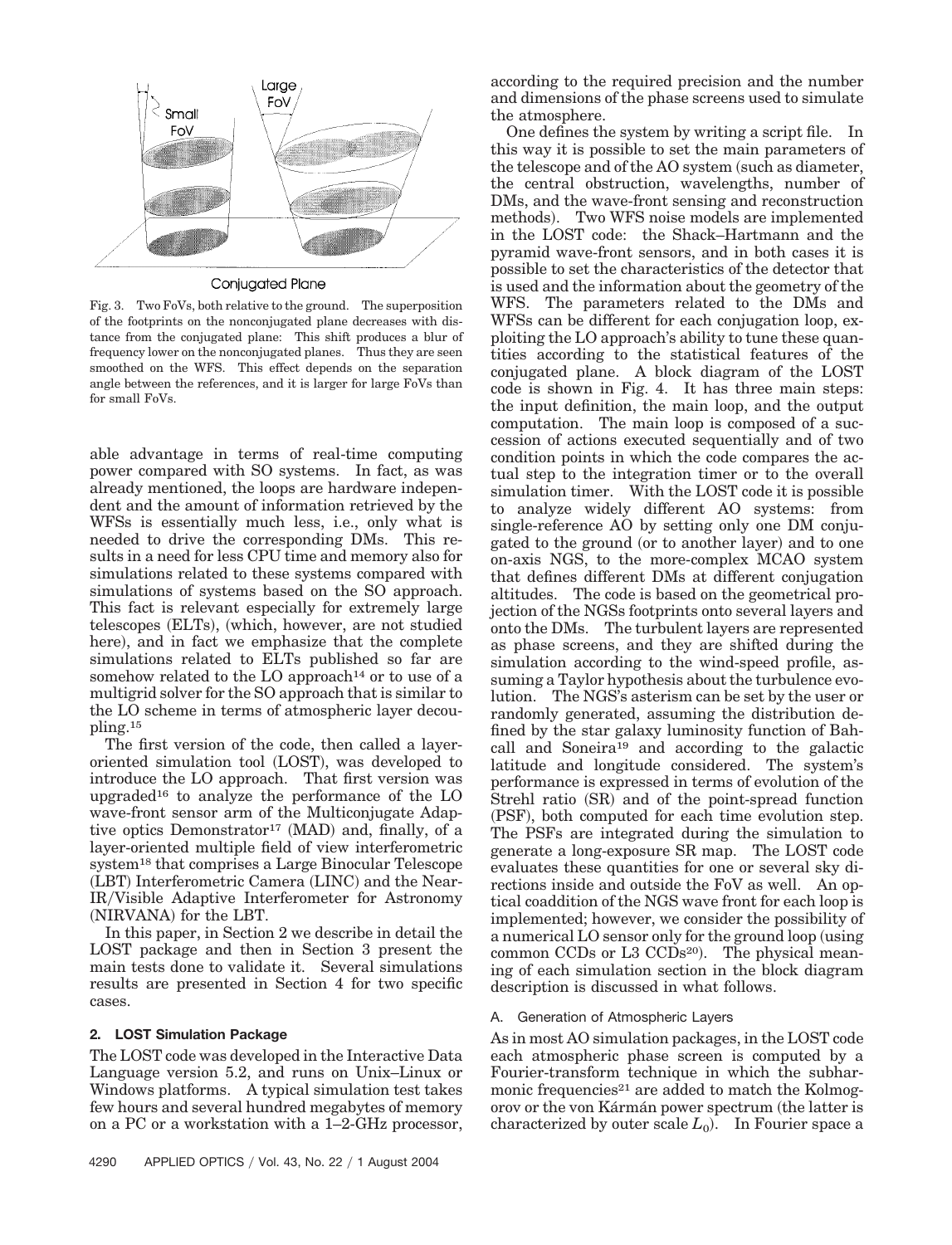

Fig. 4. Block diagram of the LOST code. The input parameters that define the characteristics of the atmosphere and the system are provided by filling a script text with the parameter values. This script indicates to the code whether the atmosphere, the stars, the mirror modes, or any other information about the telescope or the adaptive system has to be computed or loaded from existing files. Before the main MCAO loop all the constant quantities, such as the control matrix, are computed and the variables such as the PSF, are initialized. Here the main loop starts with the definition  $i = 1$ : First the wave fronts of the NGSs are retrieved as seen by the telescope and then the PSFs are computed for each direction in which the user wants to retrieve the SR. These PSFs are saved and integrated along the cycles of the loop. The NGSs' wave fronts are combined in the LO mode for each conjugation altitude. In this way the LO noise-free measurements are computed and integrated at each loop. The integration covers  $f_k$  cycles, where the subscript  $k$  refers to the relevant loop. The phase noise that is due to the WFS is then added to the LO measurements, and the correction is computed. Corrections are applied to the DMs at the same frequency as that used for the WFS, with the delay  $d_k$  that is due to the operations performed by the real-time computer and to other possible sources taken into account. The integration time values  $f_k$  are usually different for the different WFSs. At each iteration the phase screens are shifted according to the wind speed and direction, and finally iteration counter *i* is updated. When the last iteration,  $i = n$ , is reached the integrated PSFs, the SR evolution, and other required data, such as the mode coefficients and the residual wave-front error, are saved in the output files.

random value  $0-2\pi$  of the phase is associated with each frequency (and, iteratively, with each screen). Finally, we normalize each phase screen to have, on average, the correct amount of phase variance in the pupil aperture according to the theoretical prediction.22,23 In the Kolmogorov case our procedures generate the phase screens by using the power spec $trum function, PS(r_0, k)$ , defined by the Wiener relation

$$
PS(r_0, k) = 0.023r_0^{-5/3}k^{-11/3}, \tag{1}
$$

where  $r_0$  is the Fried parameter and  $k$  is the spatial frequency. The von Kármán power spectrum is defined by

$$
PS(r_0, k) = 0.023r_0^{-5/3}(k^2 + k_0^2)^{-11/6}, \tag{2}
$$

where  $k_0$  is the frequency that corresponds to the outer scale  $L_0$ . We normalize the arrays by dividing the phase screens by the square root of the average variance. We compute this value by averaging the phase's standard deviation relative to a square-grid telescope pupil over the phase screen. Then each screen is multiplied by a factor that is the theoretically predicted<sup>22,23</sup> phase variance over the pupil,  $\sigma_{\varphi}^2$ . For the Kolmogorov spectrum,  $\sigma_{\varphi}^2$  is expressed by

$$
\sigma_{\varphi}^{2} \approx 1.03(D/r_0)^{5/3},\tag{3}
$$

whereas, in the von Kármán spectrum,  $\sigma_{\varphi}^{-2}$  is defined by

$$
\sigma_{\varphi}^{2} \approx 0.09 (L_0/r_0)^{5/3},\tag{4}
$$

where  $r_0$  is related to the Kolmogorov value by a more-complex relation.23 We compute the phase screens by normalizing for the theoretical phase variance and using a fixed spectrum; then the average amplitude of each phase screen is determined.

The physical dimensions of the layers generated depend on the pixel size used. This size is defined as the ratio of the dimensions of the pupil diameter expressed by the user in pixel units and in meters. The lower limit for the pixel size should be the smallest  $r_0$  taken into account for the various phase screens.

B. Loop

The basic clock is defined by phase screen evolution interval  $\Delta t$ . This user-defined parameter sets the lower temporal step of the simulation. Every other temporal parameter, such as the integration time of the wave-front sensors and the delay applied to the DM correction, must be an integer multiple of this number. One simulates the atmospheric evolution by shifting each phase screen by a displacement

$$
\Delta \mathbf{s}_i = \mathbf{v}_{\text{wind},i} \Delta t,\tag{5}
$$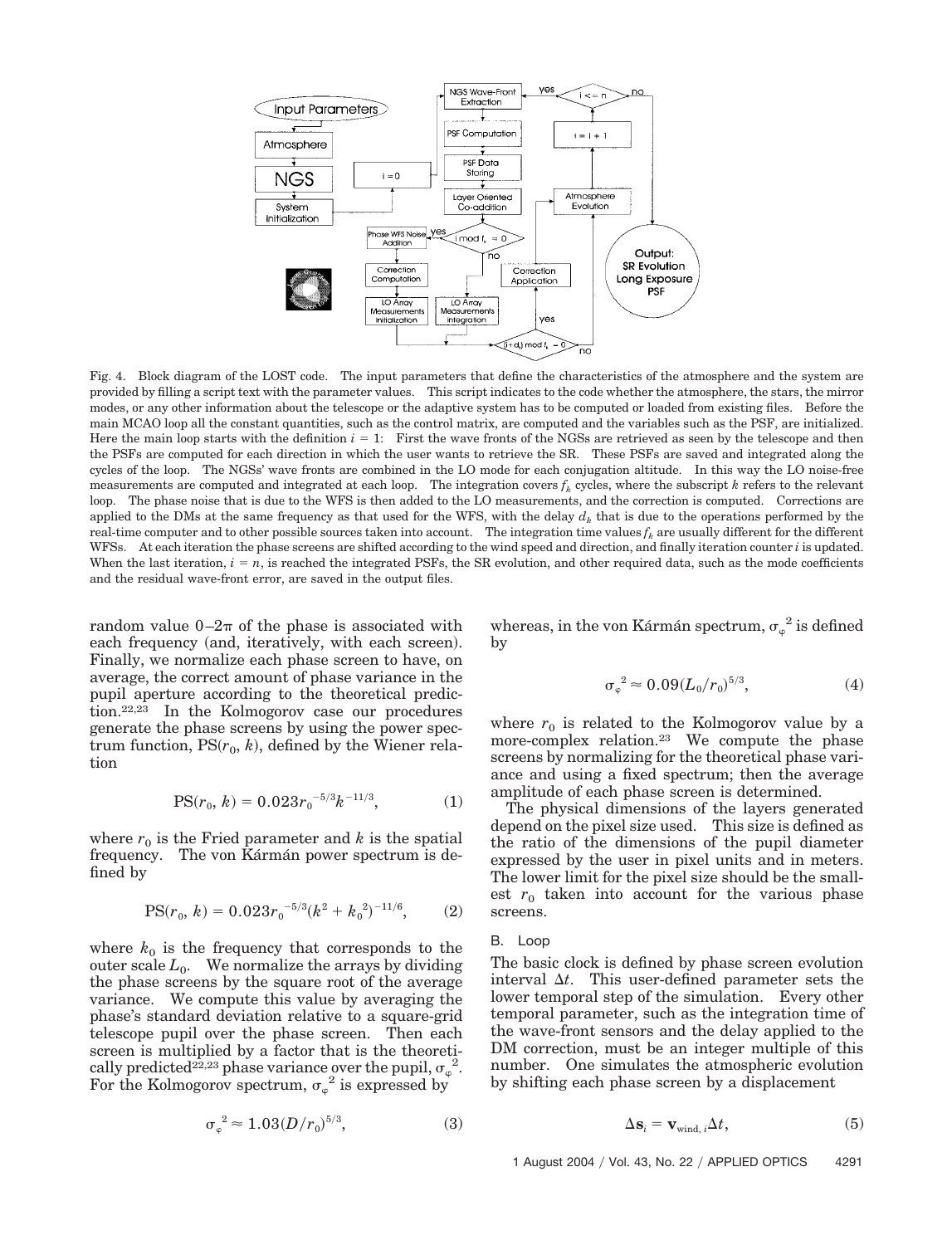where  $\mathbf{v}_{\text{wind}, i}$  is the speed vector of the *i*th layer. This shift is performed in an accurate way through the combination of a rigid shift of the screen matrix and a linear interpolation. To preserve the statistical layer characteristics we apply the shift at each step by starting from the original layer array rather then by reiterating the shift of the previously shifted screen. Otherwise, this procedure would introduce a smearing if it were applied several times.

The control algorithm is a pure integrator, but other filters can be implemented. For every temporal step the code computes the measured wave front of each NGS by coadding the portions of the phase screens illuminated by the guide stars and subtracting the previous computed DM correction:

$$
\text{WF}_i(\mathbf{x}) = \sum_{j=1}^{n\text{layer}} L_j(\mathbf{x} - h_j\theta_i) - \sum_{k=1}^{n\text{DM}} \text{DM}_k(\mathbf{x} - h_k\theta_i),
$$
\n(6)

where  $L_j$  is the *j*th layer,  $DM_k$  is the *k*th  $DM$ , **x** is a position vector on the pupil,  $\theta_i$  are the off-axis coordinates of the *i*<sup>th</sup> star,  $h_k$  is the conjugation altitude of the  $k$ th DM, and  $h_i$  is the altitude of the *j*th layer. On each layer we define an *x*, *y* coordinate system with the origin in the center of the FoV to identify the off-axis angle and the position of each star. Now we are able to focus on the desired layer altitude according to the LO scheme. We superpose the NGS wave fronts, considering the positions of the footprints at the conjugation altitudes. Each star's wave front is weighted according to the related NGS intensities as shown in Eq. (7) below. The final result is an array that contains the phase measurements of the layers at the conjugation altitude:

$$
M = \frac{\sum_{i=1}^{n\text{star}} \text{WF}_i(x_i, y_i) I_i}{\sum_{j=1}^{n\text{star}} I_j}, \tag{7}
$$

where *M* is the array that represents the weighted sum of the NGS wave fronts as seen focused on the conjugation altitude, WF*<sup>i</sup>* is the *i*th NGS wave front, and  $I_j$  is the *j*th value of star intensity (in linear units). Of course, one must superpose  $WF_i$  by taking into account the position of the footprint at the conjugation altitude.

The integration time of the WFS has to be larger than an evolution time step of the atmosphere to simulate the blurring of the wave-front information that is due to the finite exposure time of the WFS.

These layer measurements are then used to compute the correction, and, after a number of steps equivalent to the time delay, the DMs are subtracted from the wave fronts of the NGSs. In a closed loop the reconstructed phase refers to the residual turbulence, and the corresponding correction is actually a differential correction.

The incoming phases combined in LO mode focused to the conjugation altitude are sampled with a resolution that is much better than that applied to the



Fig. 5. Results of the LO procedure described in the text. Top, high-altitude WFS measurement: the footprints of three NGSs do not perfectly overlap because of their different positions in the FoV. Metapupils (the circles that define the projection of the FoV on the conjugated planes) are also shown. The real measurements are at the right, where the effects of the WFS spatial sampling ( $7 \times 7$  and  $8 \times 8$ , respectively, for high and ground WFSs) are visible. Bottom, measurements of the ground WFS. Here the pupil footprints and the metapupil overlap perfectly. For the two images we apply the same linear scale to show that the dimension of the highest metapupil is larger than the ground state metapupil.

WFS measurements. To achieve the spatial sampling used, we spatially average the measurements to get a measurement relative to each WFS pixel (see Fig. 5). In the real system these WFS pixels can be read while they are assembled in squares to minimize WFS noise. In the simulator we also consider this possibility by averaging the phase values of a screen of pixels in a square that comprises the assembled pixels and finally associating them to the relative noise (see Subsection 2.C below).

Finally, features of the MFoV approach are implemented. In particular, we consider that the NGSs that lie in the external annular FoV are used to drive the ground layer wave-front sensor, whereas the stars of the central FoV are used to drive the higher  $DMs$  (see also Ref. 24).

#### C. Addition of Phase Noise

The LOST code implements the procedures to simulate the error in phase measurements relative to the SH WFS and the pyramid. In the latter case in the computation of the NGS photon flux the splitting of light among the various loops is taken into account in the MFoV case this is done only for the central FoV reference stars). To simulate the WFS response we take into account all the sources of noise: Poissonian distribution of photons, RON, dark cur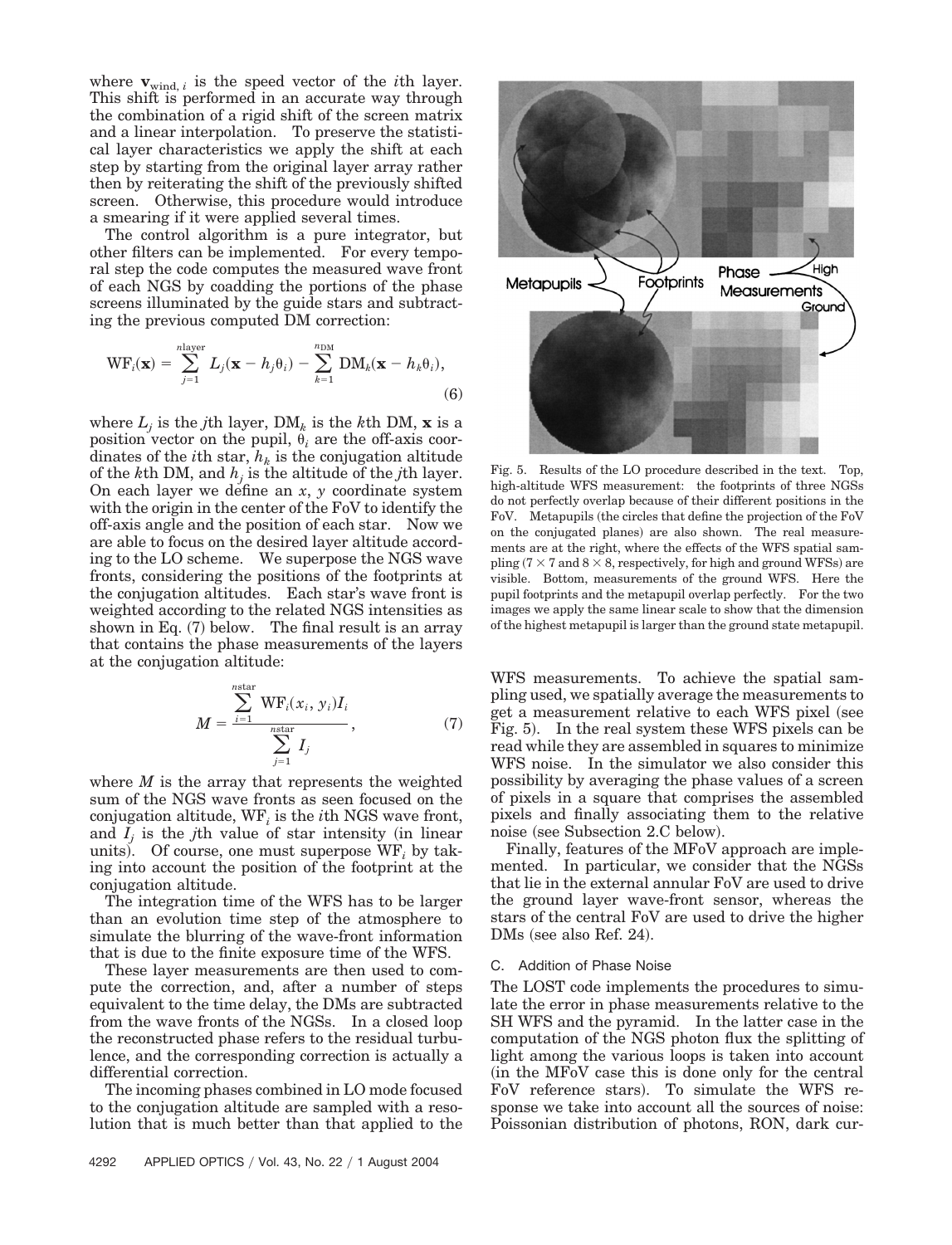rent, and sky background. The LOST code computes the error that is due to the WFS directly in terms of phase for all the subapertures that compose the metapupil. In the SH case the LOST code applies the noise propagation equations in Ref. 25, which associates the noise relative to the intensity measurements with the noise relative to the measured phases. The noise that is due to each considered source is given in terms of variance in a subaperture,  $\sigma_{\varphi}^{2}$ , expressed in square radians:

$$
\sigma_{\varphi,\text{photon}}^2 = \frac{\pi^2}{2} \frac{1}{n_{\text{ph}}} \left(\frac{N_T}{N_D}\right)^2,\tag{8}
$$

$$
\sigma_{\varphi, \text{RON+dark}}^2 = \frac{\pi^2}{3} \frac{{\sigma_e}^2}{n_{\text{ph}}^2} \left(\frac{N_S^2}{N_D}\right)^2, \tag{9}
$$

$$
\sigma_{\varphi, \text{sky}}^2 = \frac{\pi^2}{3} \frac{n_{\text{bg}}}{n_{\text{ph}}^2} \left(\frac{N_S}{N_D}\right)^2, \tag{10}
$$

where  $n_{\text{ph}}$  is the number of photons detected in the subaperture,  $N_S^2$  is the total number of WFS pixels per subaperture, and  $N_T$  is the image's FWHM. This FWHM is equal approximately to the ratio  $\lambda/r_0$ , where  $\lambda$  is the wave-front-sensing wavelength, if  $r_0$  is larger than the dimension of the subaperture, *d*, whereas  $N_D$  is the FWHM in pixels of the diffraction pattern of the subaperture,  $N_D \propto \lambda/d$ .  $n_{bg}$  is the number of photons detected in the subaperture that come from the sky background.  $\sigma$ <sub>c</sub> is the root mean square, in photoelectrons, that is due to RON and dark counts:

$$
\sigma_e = (\sigma_{e,\text{RON}}^2 + N_{e,\text{dark}})^{1/2},\tag{11}
$$

where  $\sigma_{e, \text{RON}}$  is the root mean square that is due to the RON (equal to the RON value) and  $N_{e,\, \mathrm{dark}}$  are the dark counts. Applying Eq.  $(11)$ , we obtain an array of variance values (for each subaperture) of the same dimensions of the array that represent the phase measurements. This variance array permits the computation of random phase noise maps: By multiplying this array point by point by a random array of unitary variances, one can retrieve the noise array. An array of random numbers is generated for each phase measurement. This noise is added algebraically to the measurements given by the LO procedure before the measurements are used for the fit with the Zernike polynomials. In the WFSs conjugated to the high-altitude layers the footprints of the stars do not completely overlap, and illumination of the subapertures depends on the positions and magnitudes of the references. This dependence affects the phase noise variance array, which is not uniform in that it has valleys where the footprints overlap and peaks onto which only the light of a few faint NGSs is projected. The model of the pyramid WFS in the simulator is based on geometrical approximations and on the WFS noise theory developed for the SH sensor. We assume, in an operative sense, that each SH subaperture corresponds to the four WFS pixels used to sample the image of the four pupils reimaged



Fig. 6. Analogy between the quad-cell SH (left) and the pyramid WFS (right).  $D$ , dimension of the metapupil;  $d$ , dimension of the subaperture. In both cases, the light collected by a single subaperture is measured by four pixels: the quad cell in the SH case and the four corresponding pixels on the four reimaged pupils in the pyramid case. In the SH sensor we measure shift  $\alpha$  of the spot, whereas in the pyramid we compute the intensities of the four pixels to retrieve the wave-front derivatives.

by the pyramid. Under this assumption the pyramid is quite equivalent to a quad-cell SH sensor: the four pixels of the quad cell correspond to the same pixels on the four pupils of the pyramid. These four pixels, one for each pupil, permit measurement of the phase in a single subaperture of the main pupil (see Fig. 6). The LOST code uses a pure integrator control law, and the wave-front reconstructor is not noise weighted. The code applies the same gain to all the mirror modes computed, relative to each DM. To cut the noisier modes, the user has to set a high condition number (the standard value applied is 10) for the cut of the eigenvalues in the computation of the inverse of the interaction matrix (see Subsection 2.D below). In this way is possible to manage measurements in the proper way when the SNR is low.

To simulate the effect of a pyramid-based WFS we consider the SH procedure described above, assuming a modulation of the pyramid that always gives a linear response of this device for every degree of correction. We model the coefficients  $N_S$ ,  $N_D$ , and  $N_T$  to be consistent with the characteristics of the pyramid WFS, and we substitute these values into Eq.  $(8)$ –  $(10).$ 

Several studies<sup>9,26</sup> predicted a gain in terms of limiting magnitude of the pyramid with respect to the SH sensor; anyway, we chose a conservative approach in which this advantage is not considered. From the comparison with the quad cell, the number of pixels  $N_S^2$  used to sense the wave front in each subaperture is 4.  $N_D$  in the SH sensor is the dimension in pixels of the PSF pattern of a diffractionlimited spot for a subaperture *d*. Instead, the LOST code uses for a pyramid the linear dimension of the quad cell itself, expressed in pixels  $(N_D = 2)$ . The pyramid is a pupil plane WFS, and there is no NGS spot (as there is in the SH sensor) on the 4 pixels that compose the quad cell, but they are completely illuminated by a portion of the pupil image (except those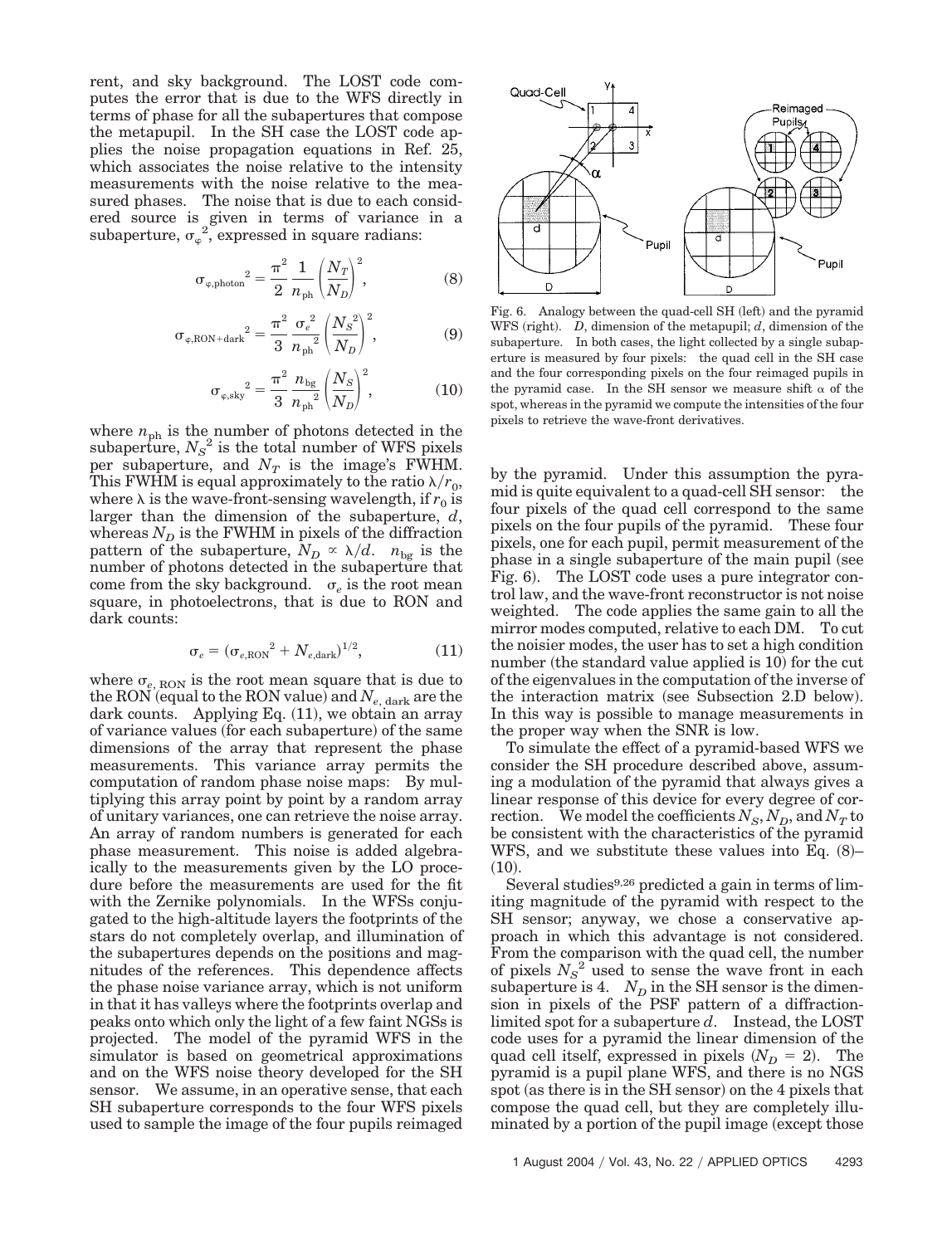

Fig. 7. Left, twin primary mirrors geometry of the LBT. The primary mirror diameter is 8.4 m. The entrance pupil is due to the secondary mirror and is only 8.2 m. Right, diffraction-limited PSF in the interferometric case in the K band as seen by the LBT and computed with the LOST.

at the border of the metapupil). So for a pyramid we can assume that the dimension in pixels of the illuminated portion of the quad cell is the side of the quad cell itself. If we refer to the variance of a single subaperture, Eq. (9) becomes, for dark current and RON,

$$
\sigma_{\varphi, \text{RON} + \text{dark}}^2 = \frac{4\pi^2}{3} \left(\frac{\sigma_e}{n_{\text{ph}}}\right)^2. \tag{12}
$$

The  $N_T$  parameter is present only in the Eq.  $(8)$  (relative to the photon noise) and its value is computed at every step of the loop on the instantaneous PSF by use of the Fourier transform. One finds the sky background noise by substituting the parameters found for the pyramid WFS:

$$
\sigma_{\varphi, \text{sky}}^2 = \frac{\pi^2}{3} \frac{n_{\text{bg}}}{n_{\text{ph}}^2}.
$$
 (13)

#### D. Zonal and Modal Reconstruction and Correction

The user can choose either a zonal or a modal method with which to compute the shapes of the DMs. The measurements computed with the simulated phase sensors are the input data of the reconstructioncorrection procedure. These are expressed in arrays of phase values, where the number of arrays is equal to the number of WFSs. There is a one-to-one correspondence between the elements of the arrays and the measurements that come from the assembled pixels (which we also call subapertures). But not all the subaperture measurements are used in the reconstruction procedure. Several subapertures can be only partially illuminated by the stars' footprints or not at all. The code uses in the reconstruction only those subapertures illuminated at least for a user-defined fraction (the standard is  $10\%)$ , even if the computation of the DM surfaces is performed over all the metapupils.

In a zonal reconstruction the DM is computed by

linear spline interpolation of the phase noise measurements retrieved by the WFS. But usually one analyzes the performance by taking into account modal reconstruction. In modal reconstruction the measurements are fitted with a user-defined number of Zernike polynomials or set of modes (such as Karhunen–Loeve or user-defined modes or, for instance, the measured mirror modes). This fit is performed by inverse matrix operation: for each loop *l* we solve the system that relates the LO phase noise measurements array  $\mathbf{M}_l$  to DM modes  $\mathbf{Z}_l$  and obtain as a result the coefficient vector  $\mathbf{c}_i$  relative to each mirror mode considered:

$$
\mathbf{c}_l = \mathbf{I}_l^+ \tilde{M}_l,\tag{14}
$$

where  $I^+$  is the inverse of the interaction matrix computed by singular-value decomposition. As in the real LO systems this matrix is computed once for each NGS asterism. We assume that the DMs are able to produce the modes **Z** used to fit the measurements, and we compute the DMs as linear combinations of **Z**. For each loop we take into account a gain coefficient,  $g_l$ , such that the mirror mode coefficient  $\mathbf{a}_{n+1,l}$  applied to each  $\text{DM}_l$  is defined by

$$
\mathbf{a}_{n+1,l} = \mathbf{a}_{n,l} + g_l \mathbf{c}_{n+1,l},\tag{15}
$$

where the subscripts *n* and  $n + 1$  refer to two consecutive steps of the same loop. The maximum number of modes that is useful for reconstructing the phase measurements is related to the number of subapertures considered. One selects the modes by keeping only the polynomials with associated singular values larger than a condition number (usually defined as the  $10\%$  of the largest eigenvalue) to ensure greater stability of the correction-rejecting unstable modes.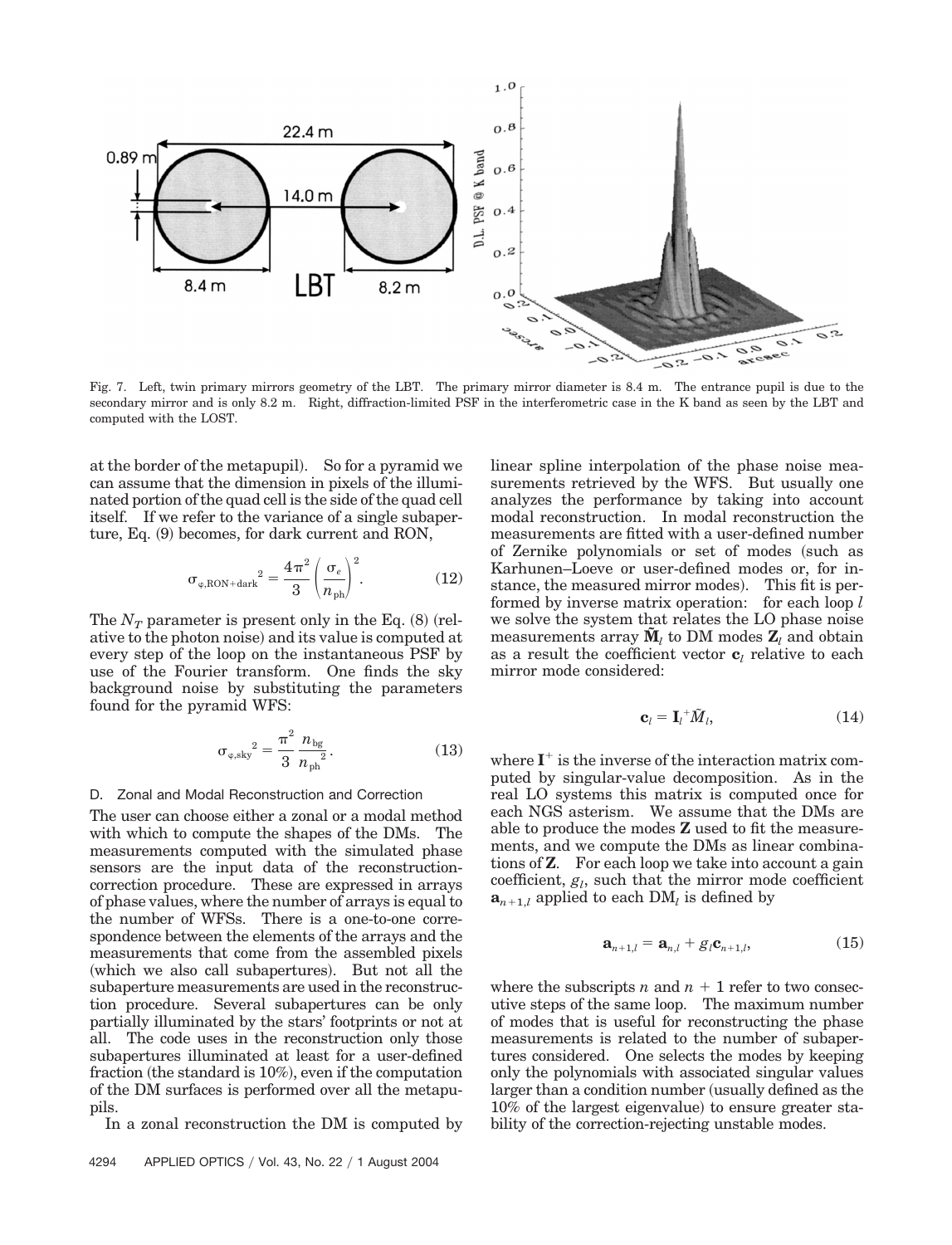**Table 1. SR for Two Kinds of Noise: Photon Noise and RON, and Photon Noise Only***<sup>a</sup>*

| $M_{\scriptscriptstyle R}$ | WFS Sampling | Gain  | RON     | Integration Time<br>(s) | Rigaut $\text{SR}^b$ | LOST SR         |
|----------------------------|--------------|-------|---------|-------------------------|----------------------|-----------------|
| 14.83                      | $10\times10$ | 0.683 | $5.0\,$ | 0.011                   | 0.5                  | $0.46 \pm 0.02$ |
| 15.81                      | $14\times14$ | 0.400 | 0.0     | 0.004                   | 0.5                  | $0.53 \pm 0.02$ |

*a* Computed for the parameters in Ref. 31. The SR is compared in columns 6 and 7 to that given in Ref. 31, and the two are approximately the same. The error values are the standard deviations of the instantaneous SR contribution to the long-exposure SR computed during the simulation. *<sup>b</sup>*

 ${}^{b}$ Ref. 31.

## E. Interferometry

We implemented interferometric features to simulate the LBT telescope with two independent 8-m-class telescopes on the same mount (Fig. 7). The two systems run in parallel, using the same parameters but each looking to its own portion of the same layers. We collected the two wave fronts of each test star in a single array (according to the specific dimension of the LBT) and used them to compute the interferometric PSF of the stars by performing a Fourier transform. As in the single-channel case, after a number of iterations defined by the user the longexposure PSFs start to be integrated as the PSFs that were computed for all the steps of the simulation are collected. These instantaneous PSFs are used also to compute the instantaneous interferometric SR defined as the ratio of the central value of the computed PSF to the PSF in the diffraction-limited case). However, more interferometric properties will be obtained by development of the code specifically to ensure more-accurate and -realistic results, including detailed behavior of the fringe tracker<sup>27</sup> (an issue that, however, is not discussed in this paper). The LOST code at present assumes that the piston term between the two arms is corrected by the system, except for small, random errors.

## F. Simulation Outputs

For every temporal step the residual wave fronts are used for computing the instantaneous PSF in all the sky directions defined by the user. The SR is evaluated as the ratio between the center of these PSFs and the same value relative to the diffraction-limited case for each iteration. We coadd the PSFs step by step for each direction to retrieve, at the end of the simulation, the long-exposure PSFs relative to the temporal interval over which the coaddition was set by the user. Finally, the code saves the instantaneous SR data and the integrated PSFs and computes the long-exposure SR map over the FoV by linearly interpolating the SR value of each sky direction. In this way the user is able to compute the SR and the PSF for the directions previously set.

## **3. Validation of the Code**

# A. Comparison with Theory

We performed several tests to check the validity of the LOST simulations. The phase screens simulated the same properties predicted theoretically for Kolmogorov turbulence as well as the isoplanatic patch size angle and the temporal error fit that were theoretically predicted.28 We also checked the relationship between phase variance  $\sigma_{\phi}$  and the wavelength28 and whether the distribution of the residual  $\sigma_{\phi}$  with respect to the Zernike fitted modes fitted the distribution predicted.22 We tested the influence of fitting error in the zonal case and the influence of the number of Zernike polynomials used in the modal correction on achievable performance. In all these cases we took into account an on-axis single-reference system without considering the effects of noise caused by the WFS on the phase measurements. We repeated each test several times with different randomly generated phase screens to compare the distribution of the LOST code results with the theoretical expectations. All the tests performed yielded results that were in agreement with the theory: The difference between the LOST results and the theoretical values was less than 10%, as was also reported in Refs. 29 and 30.

# B. Shack–Hartmann Test

We simulate the SH WFS by using Eqs.  $(8)$ – $(10)$  to compute the phase noise associated with WFS measurements. We validated our procedures by comparing the LOST code results with the cross-check results published in Ref. 31. Here the results of three simulation codes are presented and their performance compared. The three results refer to a specific system in specific atmospheric conditions and use the same simulation parameters. We followed the same strategy to check our code. In several simulations under the same conditions we found results in good agreement (see Table 1 and Fig. 8).

# C. Pyramid Test

We cross checked our model for the noise of the pyramid WFS, comparing our simulations with similar simulations performed by with the numerical code CAOS.32 The MAD system was simulated with both LOST and CAOS packages.<sup>24</sup> For MCAO the WFS sensor was a pyramid, and no modulation was considered. If we assume an optimistic value of  $r_0 =$  $0.18$  m at the *V* band  $(0.5 \mu m)$ , the two codes give similar results, with a peak SR of approximately 50% and an average SR of 38% computed on the guide star (the SR includes tilt). For details of the system parameter that we used, see the Subsection 4.A below. The CAOS simulation package uses an end-to-end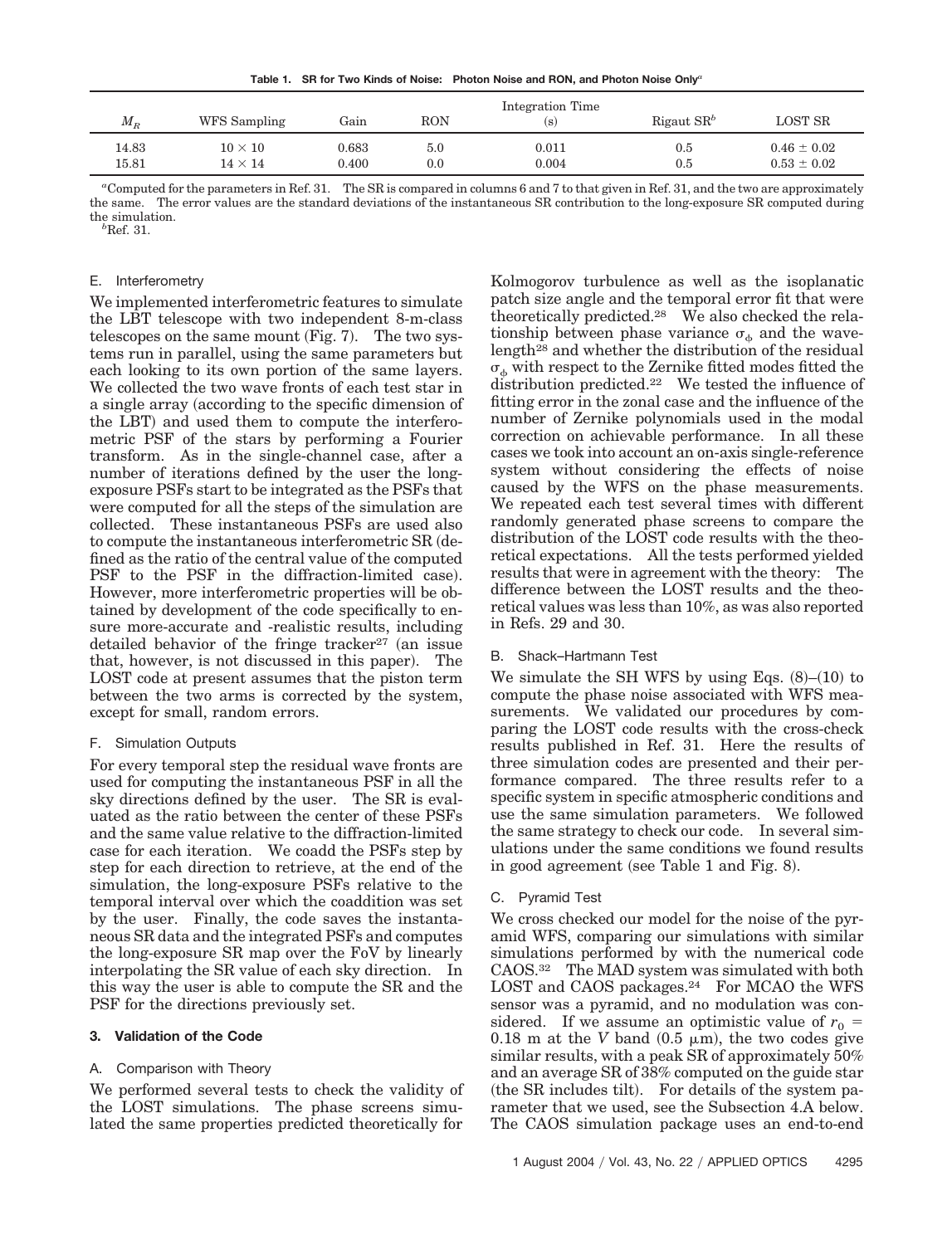

Fig. 8. Dashed curve, data of Rigaut *et al*.31; LOST results are represented by the dotted curve. Both curves refer to the Gemini telescope and the classic AO case with one DM conjugated to the ground layer,  $r_{0,V} = 0.25$ ,  $r_{0,H} = 0.90$ ,  $\sigma_e$  of 5  $e^-$  per pixel per frame,  $10 \times 10$  sampling, and a zonal DM reconstruction.  $\Delta \lambda = 0.22$  $(\mu m)$  bandwidth; overall quantum efficiency, 0.5; scientific and wave-front sensing wavelengths, respectively,  $\lambda_{\rm sc} = 1.6$  ( $\mu$ m *H* band) and  $\lambda_{\text{WFS}} = 0.7$  ( $\mu$ m *R* band); diameter, 7.9 m; and central obstruction, 1.2 m. Data relative to our simulations were obtained with 1-s exposure. Curves were obtained after optimization of the two free-parameter gain and integration times of the WFS. Error bars, standard deviations of the instantaneous SR contribution to the long-exposure SR computed during the simulations.

model of a pyramid WFS, whereas the LOST code uses the relations derived for the SH WFS. However, our simulations agree with these simulations because the case considered belongs to the bright regime of integrated magnitude where the pyramid gain9,26 with respect to the SH sensor is negligible. We also compare our results with those obtained by Fedrigo *et al*.14 and with those that are relative to the MAD. Again, the results of the two codes are in good agreement, as listed in Table 2.

#### **4. Applications**

The LOST software was developed to simulate a generic layer-oriented wave-front sensor system. In what follows, we present four different results relative to the MAD and NIRVANA MCAO LO systems.

**Table 2. Comparison of LOST MAD Simulations and the Simulation Described in Ref. 14***<sup>a</sup>*

| Integrated<br>Magnitude | <b>LOST SR</b><br>Results | <b>SR</b> Results<br>from Ref. 14 |
|-------------------------|---------------------------|-----------------------------------|
| 9                       | $22 \pm 5$                | $25 \pm 2$                        |
| 10                      | $21 \pm 5$                | $24 + 2$                          |
| 11                      | $18 \pm 4$                | $20 \pm 2$                        |
| 12                      | $10 \pm 2$                | $11 \pm 1$                        |
| 13                      | $3 + 1$                   | $2 + 1$                           |
|                         |                           |                                   |

*a* The same eight-star asterism over a 2-arc-sec FoV is assumed in both cases, as is an identical atmospheric model characterized by an overall  $r_0 = 0.83$  m at the *K* band and the Kolmogorov power spectrum.

**Table 3. Atmospheric Parameters Used in the Simulations***<sup>a</sup>*

| Layer | Altitude (m) | $r_0$ at $K(m)$ | Wind $(m/s)$ |
|-------|--------------|-----------------|--------------|
| 1     | $\Omega$     | 1.08            | 6.6          |
| 2     | 1800         | 3.79            | 12.4         |
| 3     | 3200         | 3.00            | 8.0          |
| 4     | 5800         | 6.25            | 33.7         |
| 5     | 7400         | 7.62            | 23.2         |
| 6     | 13000        | 3.79            | 22.2         |
| 7     | 15800        | 10.39           | 8.0          |

 ${}^{a}$ For each layer an outer scale of 20 m is assumed.  $r_0$  was computed for the *K* band.

In both cases we considered a seven-layer atmosphere with the typical conditions measured at Cerro Paranal (Chile), characterized by an average seeing value at the *V* band of 0.73 arc sec, equivalent to an overall  $r_{0,V} = 0.14$  m. In both cases the results are computed at the K band,  $\lambda = 2.2 \mu m$ , with a corresponding  $r_{0,K}$  of 0.83 m. The MAD simulations are performed with an existing set of phase screens Table 3), whereas the atmosphere relative to the NIR-VANA system is computed by the LOST code.

To measure the value of the SR over the 2-arc min FoV, for the MAD we use a constellation of sky directions, whereas for NIRVANA we consider a simple square grid (Fig. 9).

#### A. LO Wave-Front Sensor for MAD

The MAD module will be mounted at the visitor Nasmyth focus of UT3, an 8-m-diameter telescope of the Very Large Telescope. The layer-oriented wavefront sensor of the instrument is currently installed at the Astrophysical Observatory of Arcetri, the SH WFS, the main optical train, and a real-time computer are located at the European Southern Observatory at Garching, Germany, and the CAMCAO infrared camera is located in Lisbon (see also Ref. 33).

The capabilities of the MAD layer-oriented wavefront sensor (for specifications used see Tables 4 and 5) can be analyzed numerically with good accuracy by the LOST code. Two sets of DM modes are used, one for each conjugation altitude; each set contains the 59 closest modes to the 59 first Zernike polynomials that a DM can generate. In the following simulations a zenith angle of 30° was assumed.

The values of the integration time used in the simulations are selected by an optimization test. By running an automatic interactive data language procedure, we use all the possible combinations of integration times of the two WFSs (ground and high) in short simulations of 1 s in which only the SR on the center of the field is computed. In this way the best values for these parameters are retrieved for both cases considered below. Also, the gains used in the simulations are chosen through short simulations; in particular, we considered a grid of gain values from 0.4 to 0.9, with 0.1 spacing between consecutive loops) applied to the loops by use of the best integration times.

We analyzed two real star asterisms on a 2-arc min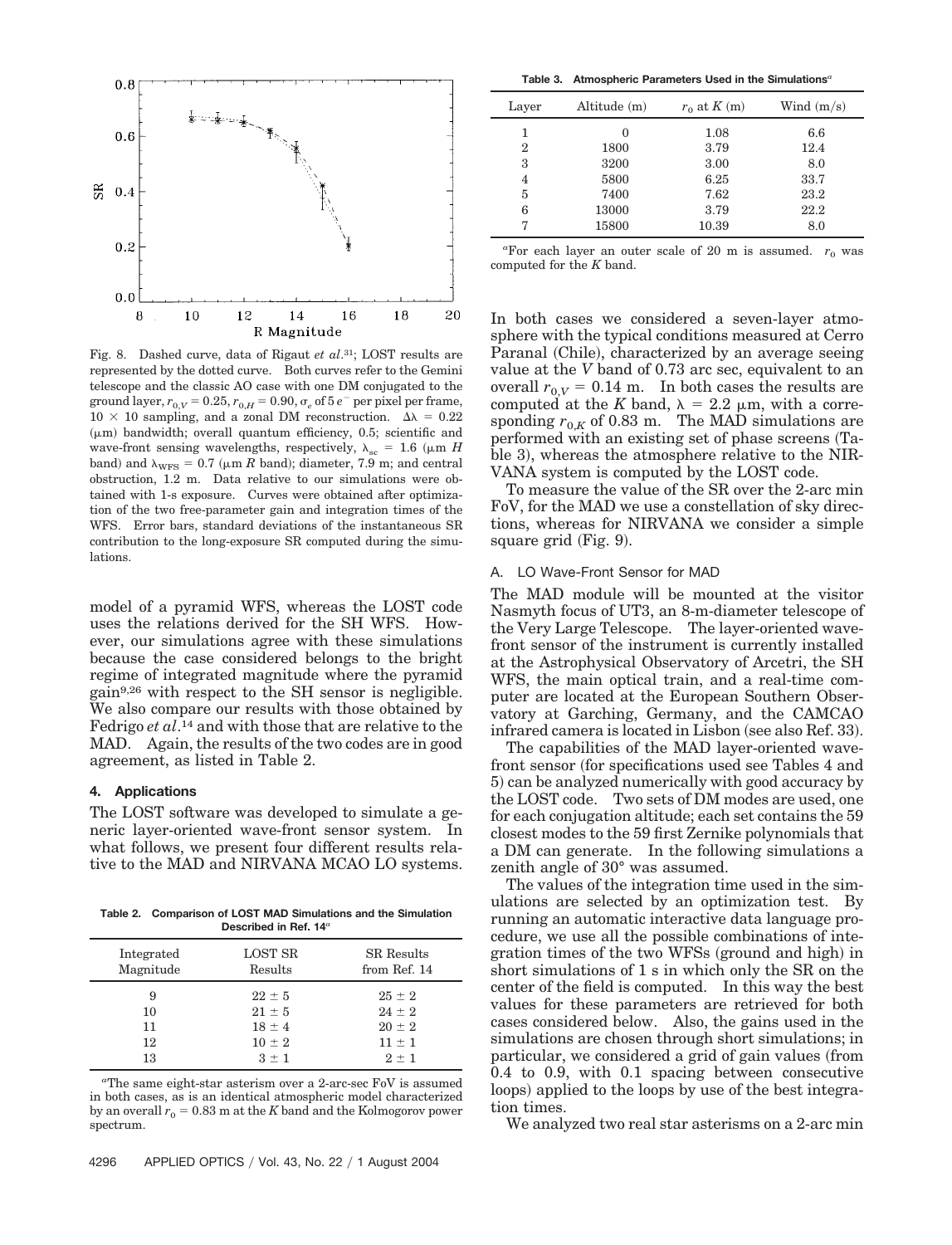

Fig. 9. Left, each cross indicates a direction where the SR is computed in the MAD case; these coordinates are defined by the user. Right, each cross indicates a direction where the SR is computed in the NIRVANA case; these directions are positioned on a square grid and were generated by the LOST code. In both cases the two circles have 1- and 2-arc-min diameters. The origin corresponds to the on-axis direction.

FoV with six and eight stars, respectively. The sixstar asterism right ascension was centered in 16 h 25 min 17.7 s and dec  $\delta - 40^{\circ}39'53''$  of galactic latitude  $l$  5.5° with  $V = 9.85$  integrated magnitude (Fig. 10), whereas the eight stars were centered in RA 10 h 35 m 50.1 s and dec  $-58^{\circ}12'50''$  of galactic latitude 0° with  $V = 5.03$  integrated magnitude (Fig. 11). These are bright stars, and to obtain moreinteresting ones we shifted the integrated magnitude to the 14th. Assuming a maximum difference in star brightness of 3.5 magnitude and a minimum separation of stars of 20 arc sec, the probability of finding a suitable star asterism brighter than magnitude 14 integrated on a 2-arc-min FoV is 70% for a galactic plane and  $3\%$  for the galactic poles.<sup>34</sup> Figures 10 and 11 summarize the results. Even if the integrated magnitude of the two cases is equal, the SR is more nearly uniform for the six stars than for

the eight stars because the difference in brightness between the references is larger in the latter one: The average SRs over the 2-arc-min FoV are 0.21 and 0.17 for the six and the eight stars, respectively, whereas the peak SRs are 0.29 and 0.28.

# B. NIRVANA

The LBT has two  $D = 8.4$  m primary mirrors mounted upon a common altitude-azimuth mounting, with a center-to-center distance of 14.4 m.35 The two channels are symmetrical and are supplied with twin adaptive secondary units.<sup>36</sup> Whereas the first-generation instruments37–40 are close to the integration phase, the second-generation instruments are in the design phase, as is LINC–NIRVANA.18 The LINC module will combine the two LBT channels to use the natural 22.8-m baseline given by the edgeto-edge distance of the two primary mirrors. To

|  | Table 4. $\,$ Common Simulation Parameters Considered for the MAD $^a$ |  |  |
|--|------------------------------------------------------------------------|--|--|
|  |                                                                        |  |  |

| D(m) | FoV<br>$(\text{arc min})$ | $\Lambda_{\rm science}$<br>$(\mu m)$ | $\Lambda$ <sub>WFS</sub><br>$(\mu m)$ | $\Delta \Lambda_{\rm WFS}$<br>$(\mu m)$ | $M_{R,\rm sky}$ | Exposure<br>Time $(s)$ | Overall<br>Quantum<br>Efficiency | Delay<br>Time (ms) |
|------|---------------------------|--------------------------------------|---------------------------------------|-----------------------------------------|-----------------|------------------------|----------------------------------|--------------------|
|      |                           | 2.2                                  | 0.55                                  | 0.4                                     | 20.0            | $1.0\,$                | 0.2                              | 2.5                |

<sup>a</sup>The pixel size of the phase screens is always 0.07 m/pixel, with a diameter of 112 pixels. The overall quantum efficiency, 0.2, gives a flux of  $5.36 \times 10^{11}$  photons/s at  $\lambda = 0.55$   $\mu$ m wavelength  $(\Delta \lambda = 0.4 \mu$ m bandwidth) and for a star of magnitude  $V = 0$ .

|  |  | Table 5. Common Simulation Parameters Used in the MAD Simulations |
|--|--|-------------------------------------------------------------------|
|--|--|-------------------------------------------------------------------|

| DM | Altitude (km) | Gain           | WFS Sampling               | Integration<br>Time (ms) | RON(rms)                                                           | Dark                                       | Zernike Modes   |
|----|---------------|----------------|----------------------------|--------------------------|--------------------------------------------------------------------|--------------------------------------------|-----------------|
|    | 8.5           | $0.6\,$<br>0.6 | $8 \times 8$<br>$7\times7$ | $5.0\,$<br>$10.0\,$      | $4.5 e^-$ /pixels/frame<br>$3.5 e^- / \text{pixels}/ \text{frame}$ | $500 e^-$ /pixels/s<br>$500 e^-$ /pixels/s | 59<br>$36 - 43$ |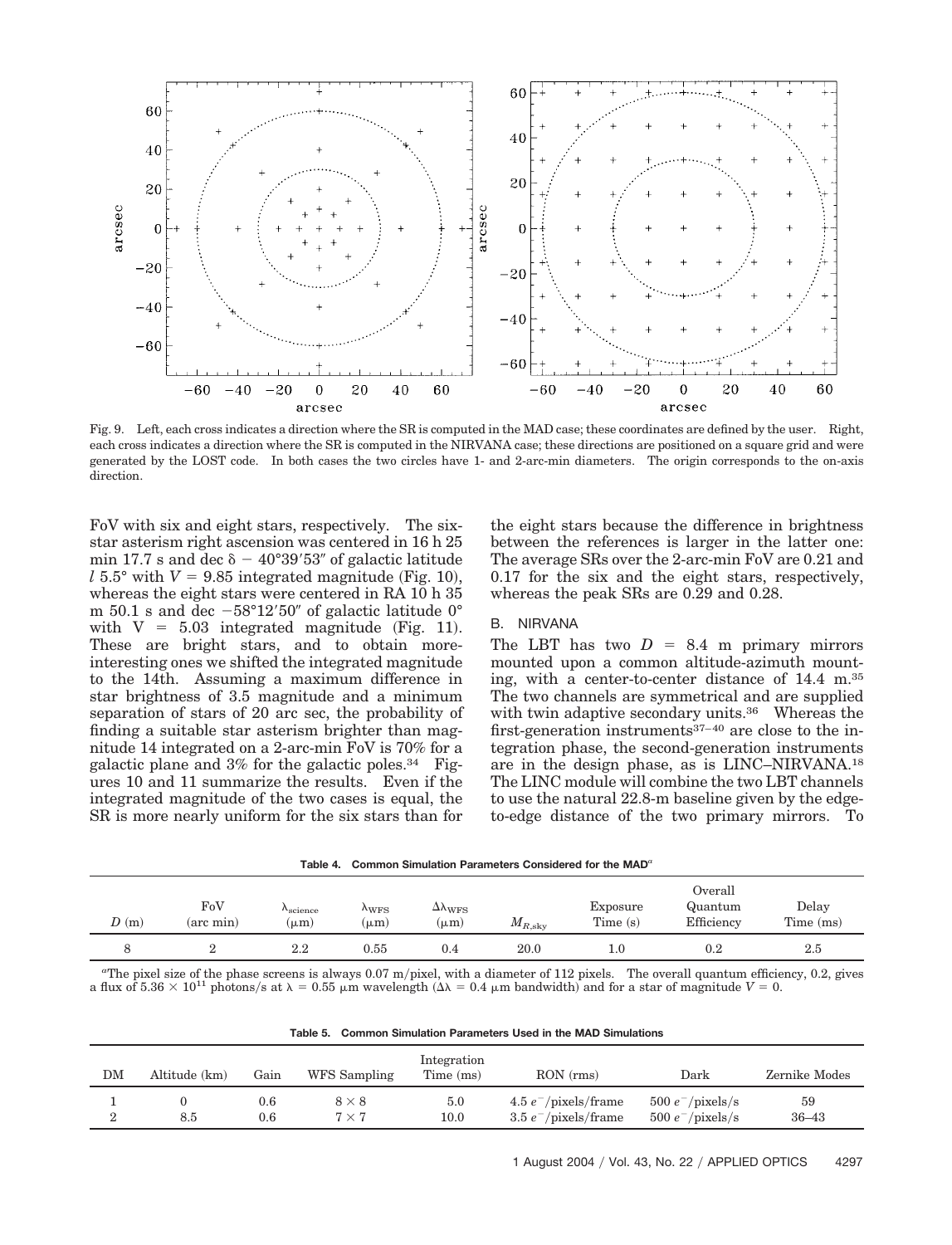

Fig. 10. Six-star asterism for the MAD case. Left, reference guide stars' positions and magnitudes are indicated by diamonds. Right, long-exposure SR map in the *K* band. The guide stars' positions are marked by triangles. In both figures the two circles have 1- and 2-arc-min diameters. The origin corresponds to the on-axis direction.

achieve this result, one needs an high level of wavefront correction. In a first phase the LINC instrument will work by using the single-reference AO correction provided by the secondary units only. In a second phase the correction will be enlarged to a square field of view of 20 arc sec  $\times$  20 arc sec. To achieve this goal requires a uniform correction, which is supplied by the MCAO NIRVANA instrument. The adaptive secondary units will perform the ground-layer correction; NIRVANA will provide a high-level correction over the 2-arc-min FoV with the addition of another DM per arm. Finally, the corrected wave fronts will be combined with the piston correction provided by the fringe tracking,  $27$  enabling



Fig. 11. Eight-star asterism for the MAD case. Right, positions and magnitudes of the reference guide stars. Left, long-exposure SR map in the *K* band. In both figures the two circles have 1- and 2-arc-min diameters. The origin corresponds to the on-axis direction.

**Table 6. LINC–NIRVANA Common Simulation Parameters of Both Channels***<sup>a</sup>*

| D(m) | FoV           | $\Lambda_{\rm science}$<br>$(\mu m)$ | $\Lambda_{WFS}$<br>$\mu$ m | $\Delta \lambda_{\rm WFS}$<br>$(\mu m)$ | $M_{\rm R, sky}$ | Exposure<br>Time $(s)$ | Overall<br>Quantum<br>Efficiency | Delay Time                  |
|------|---------------|--------------------------------------|----------------------------|-----------------------------------------|------------------|------------------------|----------------------------------|-----------------------------|
| 8.2  | $2'$ and $6'$ | $1.2$ and $2.2$                      | 0.75                       | 0.5                                     | 20.0             | $1.0\,$                | 0.3                              | $2 \times$ integration time |

<sup>a</sup>In the interferometric mode we consider the same parameters for both arms. In this case instead of the measured (mirror) modes of the DMs we use the Zernike polynomials, assuming that DMs are able to reproduce every Zernike polynomial.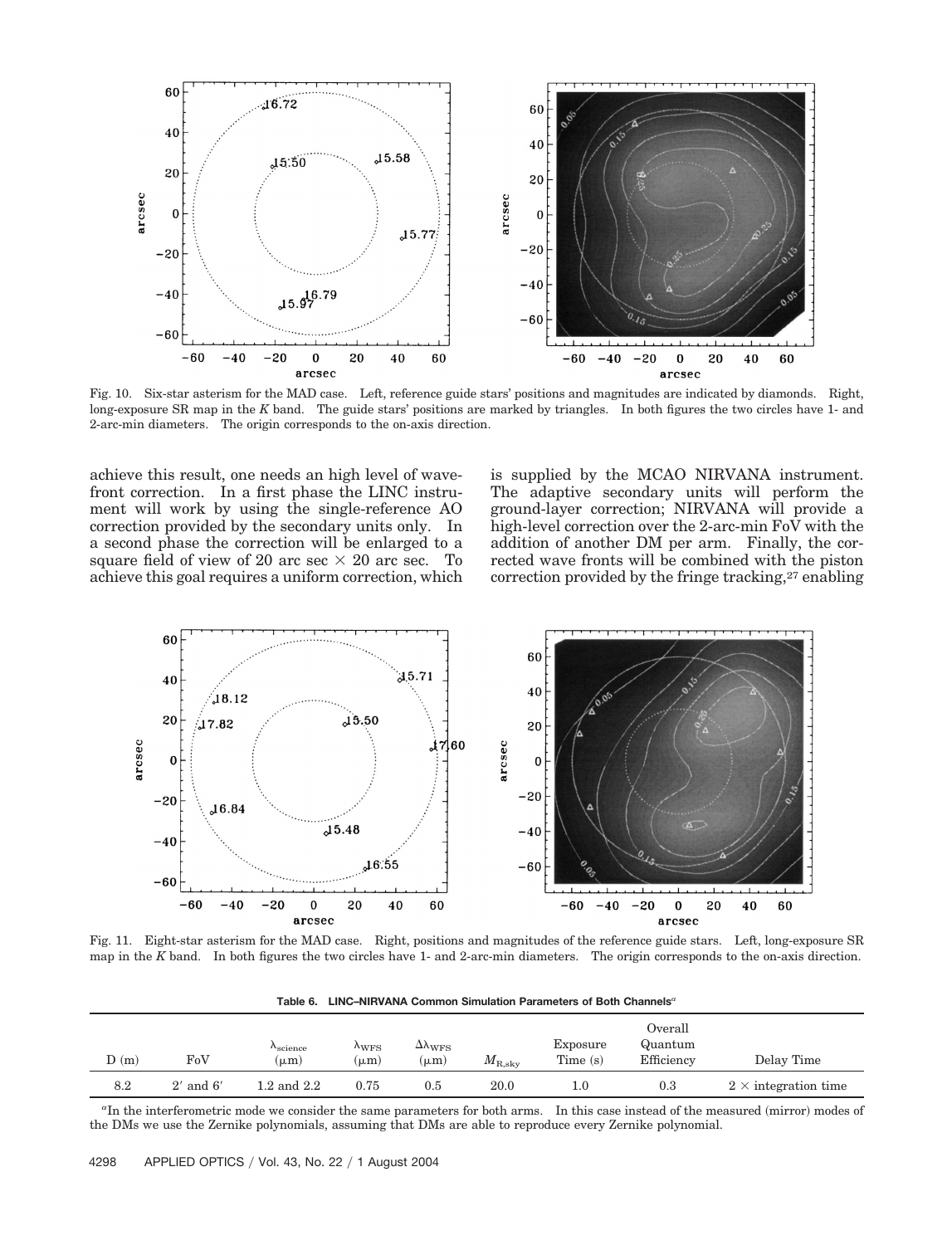**Table 7. AO System Parameters Used in the NIRVANA Simulations***<sup>a</sup>*

| DM | Altitude<br>(km) | Gains                  | Integration<br>Time (ms) | RON(rms)                                           | Dark                                       | Zernike<br>Modes |
|----|------------------|------------------------|--------------------------|----------------------------------------------------|--------------------------------------------|------------------|
|    |                  | $\rm 0.55$<br>$0.45\,$ | 8.0<br>6.0               | $3.5 e^-$ /pixels/frame<br>$3.5 e^-$ /pixels/frame | $500 e^-$ /pixels/s<br>$500 e^-$ /pixels/s | 609<br>324       |

<sup>a</sup>The binning factors used are  $2 \times 2$  for the ground layer DM and  $4 \times 4$  for the high DM.<sup>41,42</sup> In both cases the WFS sampling is  $12 \times$ 12.

the large-FoV interferometric focal station to be mounted with the other scientific instruments.

The NIRVANA module is composed of two MCAO channels that provide high layer correction. The MCAO system is driven by natural stars that lie within a 6-arc-min FoV. The NIRVANA module<sup>18</sup> is designed to use an optical or a numerical coaddition of the NGS light following the LO approach. In particular, to extend the FoV, and thus the sky coverage, when one is looking for the references, the MFoV technique is applied.<sup>13</sup> The capabilities of an instrument such as LINC–NIRVANA can be analyzed numerically with a good degree of accuracy with the LOST code (the system parameters used are listed in Table 6). The values of the spatial–temporal sampling of the WFS used in the simulations were computed through an automatic optimization procedure: A grid of the possible combinations of integration times and sampling of the two WFSs ground and high) was used for short simulations of 0.3 s; only the SR on the NGS was computed. In this way the best values for these parameters were retrieved for each asterism, with the average SR assumed to be the figure of merit to be optimized. Also, the gains used in the simulation were evaluated by short simulations in which a grid of values  $(0.05-1.2, \text{ with } 0.05)$ spacing) was checked by application of the best integration times retrieved. The conjugation altitudes used for the high DM were selected by a similar test.

We recall here that in the MFoV the ground loop is driven by use of references in a FoV that is larger than the corrected FoV. The secondary adaptive mirrors are controlled by 672 electromagnetic actuators at a 1-kHz rate that in the first phase of the project will perform single-reference AO correction only. But when the NIRVANA module is placed on the LBT it will perform the ground layer loop. The MCAO system is designed according to the MFoV approach, as described in Subsection 2.B, with the

**Table 8. Long-Exposure Data of the Cases Taken into Account for NIRVANA***<sup>a</sup>*

| Case            | Max  | Average | rms       | Peak to |
|-----------------|------|---------|-----------|---------|
|                 | SR.  | SR.     | <b>SR</b> | Valley  |
| Single channel  | 0.21 | 0.13    | 0.03      | 0.30    |
| Interferometric | 0.13 | 0.12    | 0.002     | 0.004   |

<sup>a</sup>A differential piston error with standard deviation  $\sigma_{\text{piston}} = \lambda/4$ is considered for the interferometric case. The results listed here refer to the 2-arc-min FoV for the single-channel case and to the central 20 arc sec  $\times$  20 arc sec for the interferometric case. In both cases Magnitude *R* integrated on a 2-arc-min FoV was 14.18.

stars in the external annular 6-arc-min FoV as references for the ground layer wave-front sensor and the stars in the 2-arc-min FoV as references for the high WFS. According to the optical design of the instrument, the NGS in the annular 6-arc-min FoV sees only the ground layer DM and does not use the corrections performed by the high DM. In the simulation code we define the telescope by taking into account the diameter of the primary mirror seen by the secondary and the 0.89-m-diameter central obstruction.

We take into account the minimum separation between the NGSs in the ground and in the high FoVs, respectively, of 25 and 20 arc sec. These separations are due to the dimensions occupied by the mechanical constraint. In the case we consider in the following simulations the central wavelength used for the wave-front sensing was the *R* band, whereas the results presented refer to the *K* band. We analyzed both the single channel and the interferometric modes. In the latter case we assumed that the piston correction residual has a rms value of  $\lambda_p/4$ , where  $\lambda_p$  is the scientific wavelength *(K* band), and a zero mean.

The star asterism studied in this simulation belongs to the faint range of magnitude for the low galactic latitudes. In fact, the probability of finding an asterism, in view of the LINC–NIRVANA con-



Fig. 12. Reference guide star positions and their magnitudes relative to the NIRVANA cases. The inner circle has a 2-arc-min FoV, with integrated *R* magnitude of 14.2; the larger circle has a 6-arc-min FoV, with total integrated magnitude of 13.6.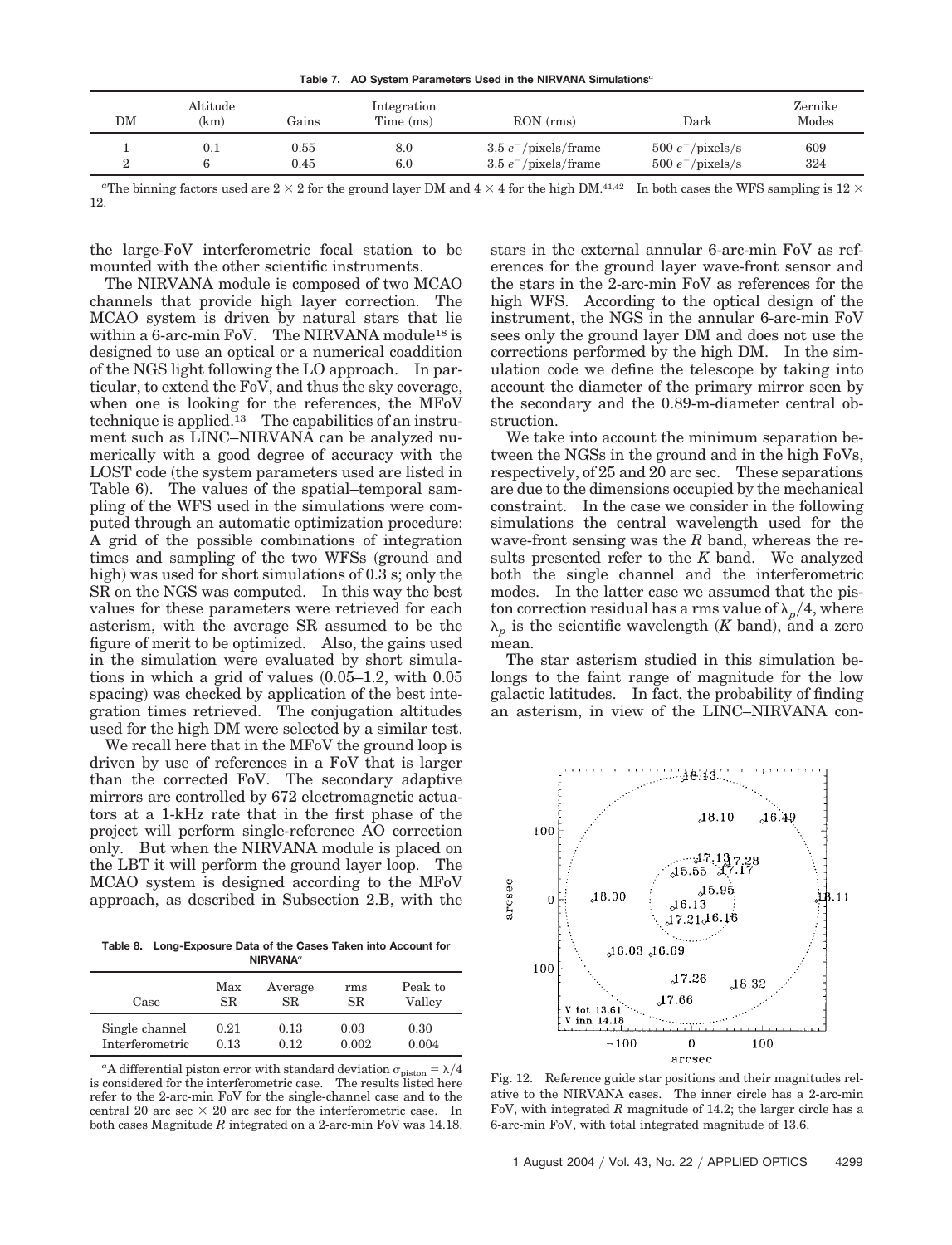

Fig. 13. Long-exposure SR maps obtained for a 2-arc-min FoV for left, a single channel and right, at  $20 \times 20$  arcsec for the interferometric case. For both figures the same set of phase screens and the same system parameters listed in Table 7 were used.

straints on the minimum separation between the NGSs, that is brighter than the 14th integrated magnitude on the 6-arc-min FoV is more than 90%. This number decreases to 35% for the North galactic pole.34 Figure 12 shows the results for both cases. For the single arm the full 2-arc-min corrected FoV is shown, where a significant SR of 0.21 was reached. In this case the correction shows a peak close to the center of the field because of the nonuniform NGS configuration: The correction is driven mainly by the brightest stars close to the on-axis direction. But this feature improves performance from the interferometric point of view, because for this option we considered a scientific camera centered on the on-axis direction with a FoV of 20 arc sec  $\times$  20 arc sec (Fig. 13). In this field the correction is quite uniform, and including also the piston-term error and the longexposure SR (in this case the interferometric SR) is  $0.12 - 0.13$  (Table 8).

#### **5. Conclusions**

In this paper we have described the LOST simulation tool for multiconjugate layer-oriented systems. We validated all the main issues of the code by presenting the tests performed. These checks have shown that even if the LOST code does not compute the system performance in an end-to-end way, it gives results very similar to other end-to-end simulation codes (such as CAOS). This code can be a useful tool with which to evaluate the performance of the LO systems and to determine the system's parameters as the spatial and temporal samples that optimize the SR. Both the LO MAD and LINC–NIRVANA systems were analyzed by the LOST code, allowing us to estimate the instruments' performance and to optimize the AO parameters for the median atmosphere models considered. The authors will provide the source files for the code in response to an e-mail message from the reader.

We thank LINC–NIRVANA preliminary design review board members A. Glindemann, G. Herriot, N. Hubin, P. Lena, and F. Rigaut, to E. Fedrigo for useful discussions about the SH and pyramid WFS noise models, and to M. Le Louarn for the phase screen used in the MAD.

#### **References**

- 1. J. M. Beckers, "Detailed compensation of the isoplanatic patch size with multiconjugate adaptive optics," in *Proceedings of ESO Conference on Very Large Telescopes and Their Instrumentation*, M. H. Hulrich, ed. European Southern Observatory, Garching, Germany, 1988), p. 693.
- 2. B. Ellerbroek, "First order performance evaluation of adaptive optics system for atmospheric turbulence compensation in an extended field-of-view astronomical telescope," J. Opt. Soc. Am. **11,** 783–805 (1994).
- 3. D. C. Johnston and B. M. Welsh, "Analysis of multiconjugate adaptive optics," J. Opt. Soc. Am. A 11, 394-408 (1994).
- 4. H. W. Babcock, "The possibility of compensating astronomical seeing," Publ. Astron. Soc. Pac. **65,** 229–236 (1953).
- 5. R. Ragazzoni, "Adaptive optics for giants telescope: NGS vs. LGS," in *ESO Proceedings of the Backaskog Workshop on Extremely Large Telescopes*, T. Andersen, A. Ardeberg, and R. Gilmozzi, eds., Vol. 57 of ESO Conference and Workshop Proceedings European Southern Observatory, Garching, Germany, 2000), pp. 175–180.
- 6. R. Ragazzoni, J. Farinato, and E. Marchetti, "Adaptive optics for 100-m-class telescopes: new challenges require new solutions," in *Adaptive Optical Systems Technology*, P. L. Wizinowich, ed., Proc. SPIE 4007, 1076-1087 (2000).
- 7. J. Farinato, E. Fedrigo, E. Marchetti, and R. Ragazzoni, "More deformable mirrors (and higher Strehl) in layer-oriented for free," in *Beyond Conventional Adaptive Optics*, E. Vernet, R. Ragazzoni, N. Hubin, and S. Esposito, eds., Vol. 58 of ESO Conference and Workshop Proceedings European Southern Observatory, Garching, Germany, 2002), pp. 91-99.
- 8. R. Ragazzoni, "Pupil plane wave front sensing with an oscillating prism," J. Mod. Opt. **43,** 289–293 (1996).
- 9. R. Ragazzoni and J. Farinato, "Sensitivity of a pyramidic wavefront sensor in closed loop adaptive optics," Astron. Astrophys. 350, L23-L26 (1999).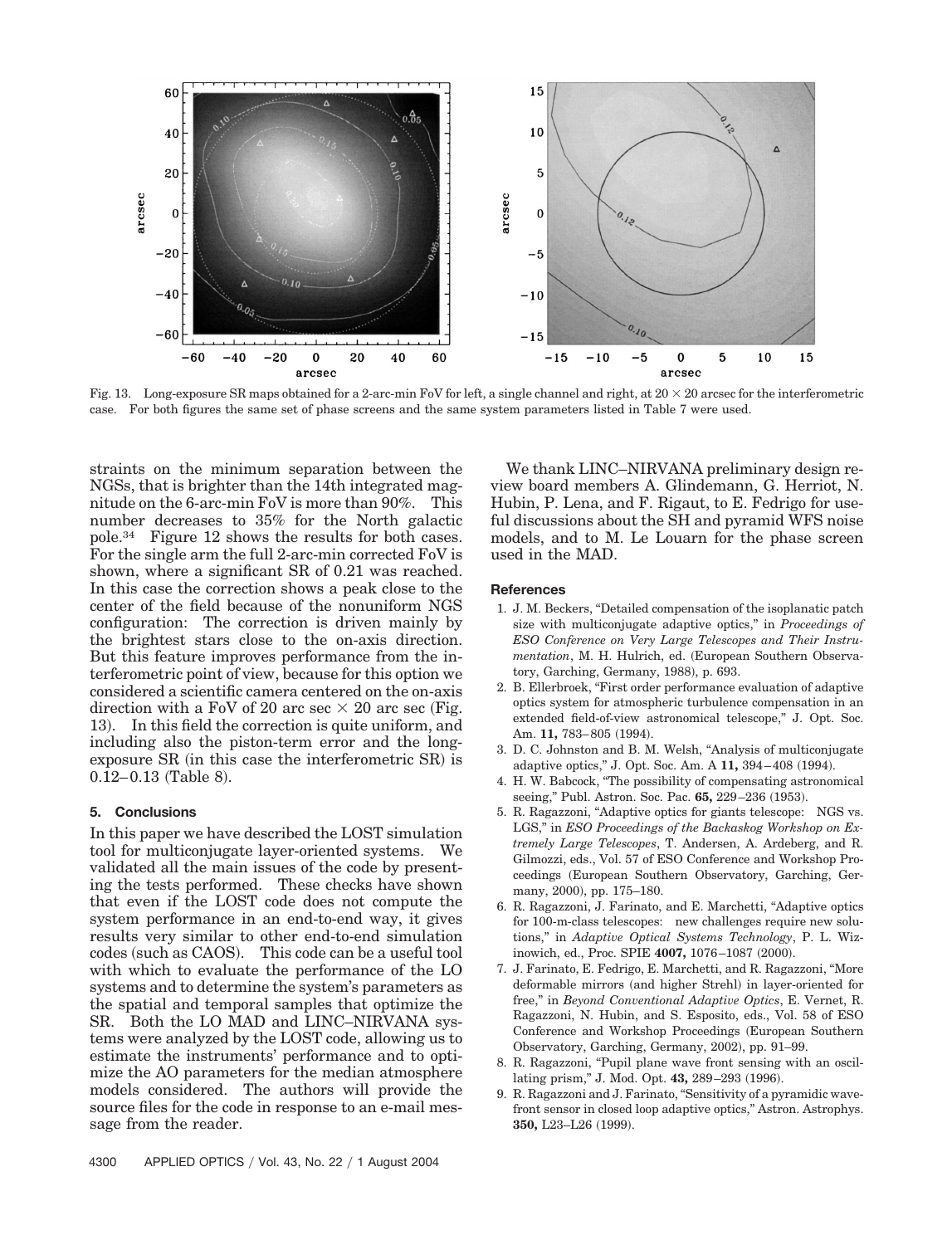- 10. J. B. Costa, R. Ragazzoni, A. Ghedina, M. Carbillet, C. Vrinaud, M. Feldt, S. Esposito, E. Puga, and J. Farinato, "Is there need of any modulation in the pyramid wavefront sensor?, in *Adaptive Optics System Technology II*, P. L. Wizinowich and D. Bonaccini, eds., Proc. SPIE **4839,** 288–298 (2003).
- 11. A. Ghedina, M. Cecconi, R. Ragazzoni, J. Farinato, A. Baruffolo, G. Crimi, E. Diolaiti, S. Esposito, L. Fini, M. Ghigo, E. Marchetti, T. Niero, and A. Puglisi, "On sky test of the pyramid wavefront sensor," in *Adaptive Optics System Technology II*, P. L. Wizinowich and D. Bonaccini, eds., Proc. SPIE **4839,** 869-877 (2003).
- 12. E. Diolaiti, R. Ragazzoni, and M. Tordi, "Closed loop performance of a layer-oriented multi-conjugate adaptive optics system," Astron. Astrophys. **372,** 710–718 (2001).
- 13. R. Ragazzoni, E. Diolaiti, J. Farinato, E. Jedrigo, E. Marchetti, M. Tordi, and Kirkmann, "Multiple field of view layer oriented adaptive optics," Astron. Astrophys. **396,** 731–744 (2002).
- 14. E. Fedrigo, E. Marchetti, E. Diolaiti, and C. Arcidiacono, "Layer-oriented single- and dual-field-of-view performance for a 100 m-class telescope," in *Future Giant Telescopes*, J. R. Angel and R. Gilmozzi, eds., Proc. SPIE **4840,** 415–426 (2003).
- 15. B. L. Ellerbroek, L. Gilles, and C. R. Vogel, "Numerical simulations of multiconjugate adaptive optics wave-front reconstruction on a giant telescope," Appl. Opt. **42,** 4811–4818  $(2003).$
- 16. M. Tordi, R. Ragazzoni, and E. Diolaiti, "Simulation of a layeroriented MCAO system," in *Beyond Conventional Adaptive Optics*, E. Vernet, R. Ragazzoni, N. Hubin, and S. Esposito, eds., Vol. 58 of ESO Conference and Workshop Proceedings (European Southern Observatory, Garching, Germany, 2002), pp. 223–230.
- 17. N. Hubin, E. Marchetti, R. Conan, R. Ragazzoni, E. Diolaiti, M. Tordi, G. Rousset, T. Fusco, P. Y. Madec, D. Butler, and S. Esposito, "The ESO MCAO demonstrator: a European collaboration," in *Beyond Conventional Adaptive Optics*, E. Vernet, R. Ragazzoni, N. Hubin, and S. Esposito, eds., Vol. 58 of ESO Conference and Workshop Proceedings (European Southern Observatory, Garching, Germany, 2002), pp. 27– 35.
- 18. R. Ragazzoni, T. M. Herbst, W. Gaessler, D. Andersen, C. Arcidiacono, A. Baruffolo, H. Baumeister, P. Bizenberger, E. Diolaiti, S. Esmosito, J. Farinato, H. W. Rix, R.-R. Rolhoff, A. Riccardi, P. Salinari, R. Soci, E. Vernet-Viard, and W. Xu, "A visible MCAO channel for NIRVANA at the LBT," in *Adaptive Optics System Technology II*, P. L. Wizinowich and D. Bonaccini, eds., Proc. Soc. Photo-Opt. Instrum. Eng. **4839,** 536–543  $(2002).$
- 19. J. N. Bahcall and M. Soneira, "The universe at faint magnitudes. I. Models for the galaxy and the predicted star counts," Astrophys. J. Suppl. Ser. 44, 73-110 (1980).
- 20. I. Foppiani, C. Baffa, V. Biliotti, G. Bregoli, G. Cosentino, E. Giani, S. Esposito, B. Marano, and P. Salinari, "Photon counting CCDs as wavefront sensors for AO," in *Adaptive Optics System Technology II*, P. L. Wizinowich and D. Bonaccini, eds., Proc. SPIE **4839,** 312–316 (2003).
- 21. R. G. Lane, A. Glindemann, and J. C. Dainty, "Simulation of a Kolmogorov phase screen," Waves Random Media **2,** 209–224  $(1992).$
- 22. R. J. Noll, "Zernike polynomials and atmospheric turbulence," J. Opt. Soc. Am. **66,** 207–211 (1976).
- 23. J. Winker, "Effect of a finite outer scale on the Zernike decomposition of atmospheric turbulence," J. Opt. Soc. Am. A **8,** 1568-1573 (1991).
- 24. C. Vérinaud, C. Arcidiacono, M. Carbillet, E. Diolaiti, E. Vernet, R. Ragazzoni, and S. Esposito, "Layer oriented multiconjugate adaptive optics systems: performance analysis through extensive simulations," in *Adaptive Optics System*

*Technology II*, P. L. Wizinowich and D. Bonaccini, eds., Proc. SPIE **4839,** 524–535 (2003).

- 25. G. Rousset, "Wave-front sensors," in *Adaptive Optics in Astronomy*, F. Roddier, ed. Cambridge U. Press, New York, 1999), pp. 91-130.
- 26. S. Esposito and A. Riccardi, "Pyramid wavefront sensor behavior in partial correction adaptive optic systems," Astron. Astrophys. **369,** L9–L12 (1999).
- 27. T. Herbst, "Near infrared fringe-and-flexure tracker system," in *LINC-NIRVANA Preliminary Design Review Document* Max Planck Institute for Astronomy, Heidelberg, Germany, 2003), pp. 123–137.
- 28. J. Beckers, "Adaptive optics for astronomy: principles, performance and applications," Annu. Rev. Astron. Astrophys. **31,** 13-62 (1993).
- 29. C. Arcidiacono, E. Diolaiti, R. Ragazzoni, E. Vernet, J. Farinato, and A. Baruffolo, "MAD layer-oriented WFS: system design analysis," in *MAD Final Design Review Document*, European Southern Observatory, ed., Tech. Rep. OWL-TRE-INA-60000-0064 European Southern Observatory, Garching, Germany, 2002).
- 30. T. Herbst, "Performance simulations," in *LINC-NIRVANA Preliminary Design Review Document* Max Planck Institute for Astronomy, Heidelberg, Germany, 2003), pp. 267–317.
- 31. F. Rigaut, B. L. Ellerbroek, and M. J. Northcott, "Comparison of curvature-based and Shack–Hartmann-based adaptive optics for the Gemini telescope," Appl. Opt. **36,** 2856–2868  $(1997).$
- 32. M. Carbillet, C. Vérinaud, B. Femenía, A. Riccardi, and L. Fini, "Simulation of astronomical adaptive optics systems. I. The software package CAOS," Astron. Astrophys, submitted for publication.
- 33. E. Vernet-Viard, R. Ragazzoni, C. Arcidiacono, A. Baruffolo, E. Diolaiti, J. Farinato, E. Fedrigo, E. Marchetti, R. Falomo, S. Esposito, M. Carbillet, and C. Vérinaud, "Layer-oriented wavefront sensor for MAD: status and progress," in *Adaptive Optics System Technology II*, P. L. Wizinowich and D. Bonaccini, eds., Proc. SPIE **4839,** 344–351 (2003).
- 34. C. Arcidiacono, E. Diolaiti, R. Ragazzoni, A. Baruffolo, A. Brindisi, J. Farinato, and E. Vernet, "Sky coverage and SR uniformity in layer-oriented MCAO," in *Astronomical Adaptive Optics Systems and Applications*, R. Tyson and M. Lloyd-Hart, eds., Proc. SPIE **5189,** 169–180 (2003).
- 35. J. M. Hill and P. Salinari, "Large binocular telescope project," in *Telescope Structures, Enclosures, Controls, AssemblyIntegrationValidation, and Commissioning*, T. A. Sebring and T. Andersen, eds., Proc. SPIE **4004,** 36–46 (2000).
- 36. V. Gallieni, C. Del Vecchio, E. Anaclerio, and P. G. Lazzarini, "LBT adaptive secondary preliminary design," in *Adaptive Optical Systems Technology*, P. L. Wizinowich, ed., Proc. SPIE **4007,** 508–515 (2000).
- 37. R. Ragazzoni, E. Giallongo, F. Pasian, F. Pedichini, A. Fontana, G. Marconi, R. Speziali, M. Turatto, J. Danziger, G. Cremonese, R. Smareglia, D. Gallieni, E. Anaclerio, and P. G. Lazzarini, "Double prime focus camera for the  $F/1.14$  Large Binocular Telescope," in *Optical and IR Telescope Instrumentation and Detectors*, I. Masanori and A. F. Moorwood, eds., Proc. SPIE 4008, 439-446 (2000).
- 38. H. Mandel, I. Appenzeller, D. Bomans, F. Eisenhauer, B. Grimm, T. M. Herbst, R. Hofmann, M. Lehmitz, R. Lemke, M. Lehnert, R. Lenzen, T. Luks, R. Mohr, W. Seifert, N. A. Thatte, P. Weiser, and W. Xu, "LUCIFER: a NIR spectrograph and imager for the LBT," in *Optical and IR Telescope Instrumentation and Detectors*, I. Masanori and A. F. Moorwood, eds., Proc. SPIE 4008, 767–777 (2000).
- 39. P. L. Byard and T. P. O'Brien, "MODS: optical design for a multi-object dual spectrograph," in *Optical and IR Telescope*